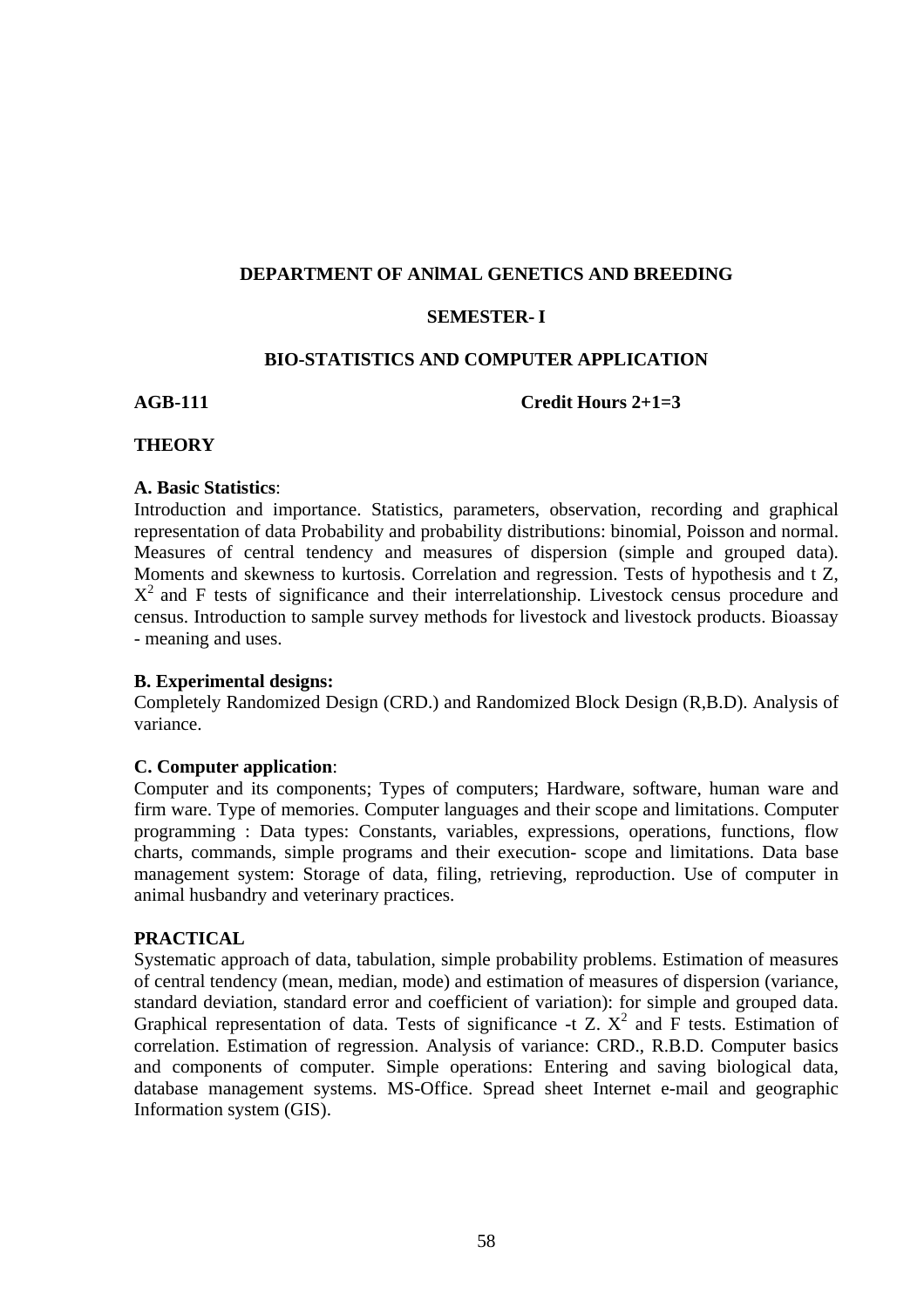# **DEMONSTRATION**

Use of word processor and spreadsheet Graphics and their uses. Data retrieving and analysis through computer (Data base). Use of local area network (LAN) and other network systems. Retrieving library information through network. G.I.S. and Its use.

# **REFERENCE BOOKS**

- 1. Statistical methods Snedecor & Cochran
- 2. Fundamentals of Statistics S.C. Gupta
- 3. Fundamentals of applied statistics Gupta & Kapur
- 4. Statistical Methods for Biological workers Pillai & Sinha
- 5. Biostatistical Analysis Zar
- 6. Fundamentals of Biostatistical Analysis Rosner

# **SEMESTER- II**

# **PRINCIPLES OF ANIMAL GENETICS AND POPULATION GENETICS**

# **AGB-121 Credit Hours: 2+1=3**

# **THEORY**

History of Genetics. Chromosome numbers and types in livestock and poultry. Mitosis, Meiosis and gametogenesis. Overview of Mendelian principles; Modified Mendelian inheritance: gene interaction; multiple alleles; lethals; sex-linked, sex limited and sex influenced traits; linkage and crossing over, Mutation, Chromosomal aberrations; Cytogenetics, Extra-chromosomal inheritance. Gene concept -classical and molecular.

Population genetics: Genetic structure of population: Gene and genotypic frequency: Hardy - Weinberg law and its application; Forces {eg Mutation, migration, selection and drift) changing gene and genotypic frequencies.

Quantitative genetics: Nature and properties; Values and means. Components of phenotypic and genotypic variance; Concept of genotype and environment interaction, Resemblance between relatives; Heritability, repeatability, genetic and phenotypic correlations.

# **PRACTICAL**

Demonstration of karyotype of Farm animal species; Solving problems on inheritance of Mendelian traits. Linkage and Crossing over. Calculation of gene and genotypic frequencies, Testing a population for Hardy-Weinberg equilibrium; Calculation of effects of various forces that change gene frequencies, Computation of population mean; Estimation of heritably, repeatability, Most probable producing ability (MPPA), genetic and phenotypic correlations.

# **REFERENCE BOOKS**

- 1. Genetics by Monroe W. Strickberger
- 2. Principles of Geneetics by Gardner/Simmons/Snustad
- 3. Introduction to Quantitative Genetics by D.S. Falconer
- 4. Concepts f Genetics by Klug and Cummings
- 5. Textbook of Population Genetics (Volume I and Volume II) by Sukhvir Singh Tomar
- 6. Textbook of Animal Breeding by S.S.Tomar